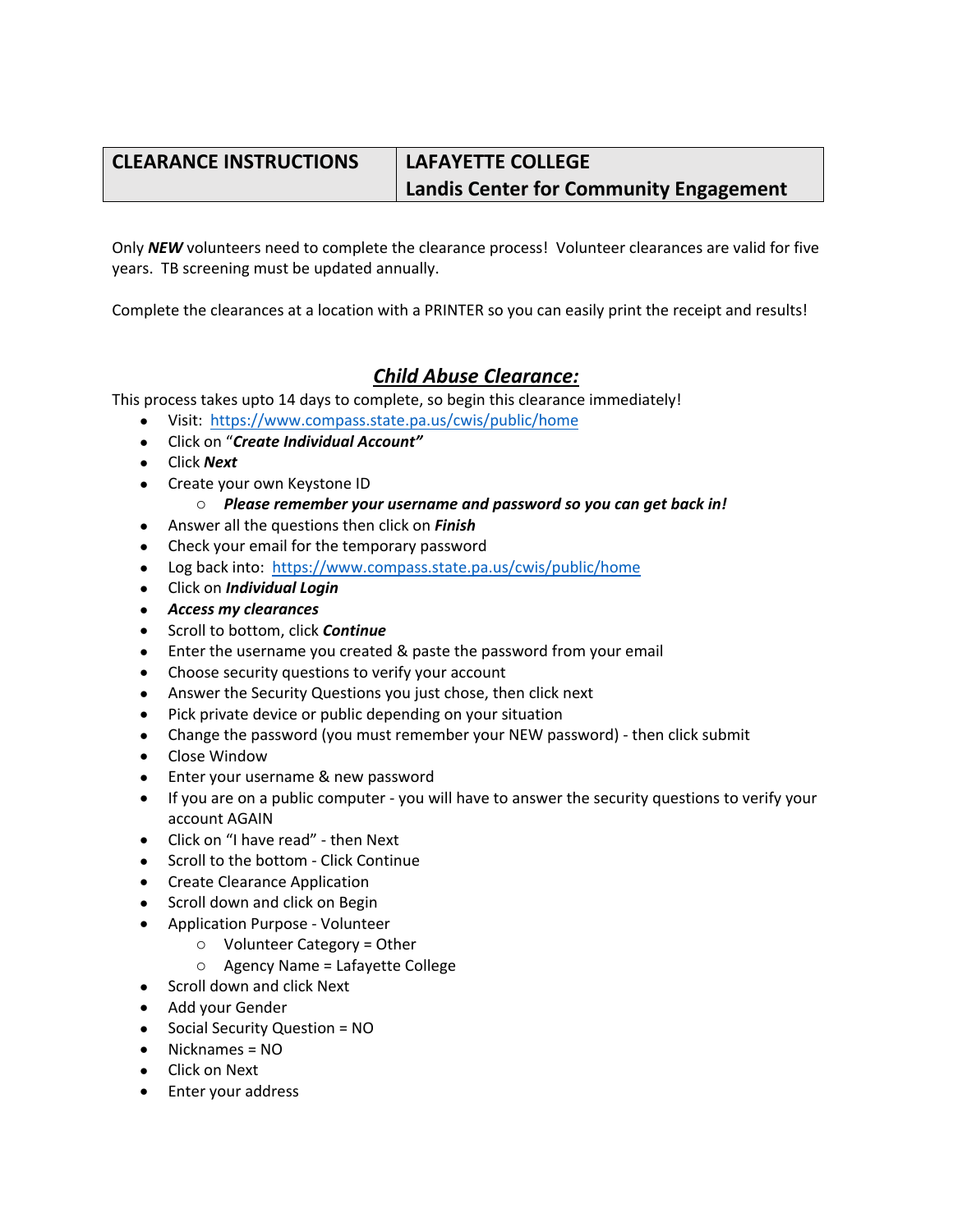- Mailing Address Question = YES
- Certificate Delivery Method Question = NO
- Next
- Enter any previous addresses then click next
- Add your household members (*you must enter a parent/guardian*) then click next
- Scroll to bottom and click next
- eSignature = *No* Then check the box, sign your name in the signature, click Next
- Application Payment = *NO*
- Click Next
- *It takes between 1-14 days to process*
- You will receive an email that your application has been updated with results
- When you receive the email, where there is a hyperlink Please Click Here Click on that
- Individual Log in
- Access my Clearances
- Scroll down Click Continue
- Enter your Username & Password
- Scroll down to e-Clearance ID (Green Bar) to view the results, Click Here
- Open, then click OK
- Print Certificate
- NOTE: Please save this certificate for yourself as a PDF somewhere on your computer so you have it in the future.
- Log Out

#### *Criminal Background Check:*

- Visit: https://epatch.state.pa.us/Home.jsp
- Click on "New record check volunteers only"
- Accept the statement at the bottom
- Volunteer Organization Name is Lafayette College
- Insert the following: then click NEXT
	- o First Name
	- o Last Name
	- o Address
	- o City
	- o State
	- o Zip
	- o Phone Number
- Click on *Proceed*
- Enter First Name, Last Name, and DOB only
- Click on *Enter this Request*
- THE SAME SCREEN WILL COME UP
- Enter First Name, Last Name, and DOB only
- This time click on *FINISHED*
- Submit
- Click on the *Control #*
	- o Note: Should you ever need to get this certificate out of the system in the future you will need to know the date of the request and the control number.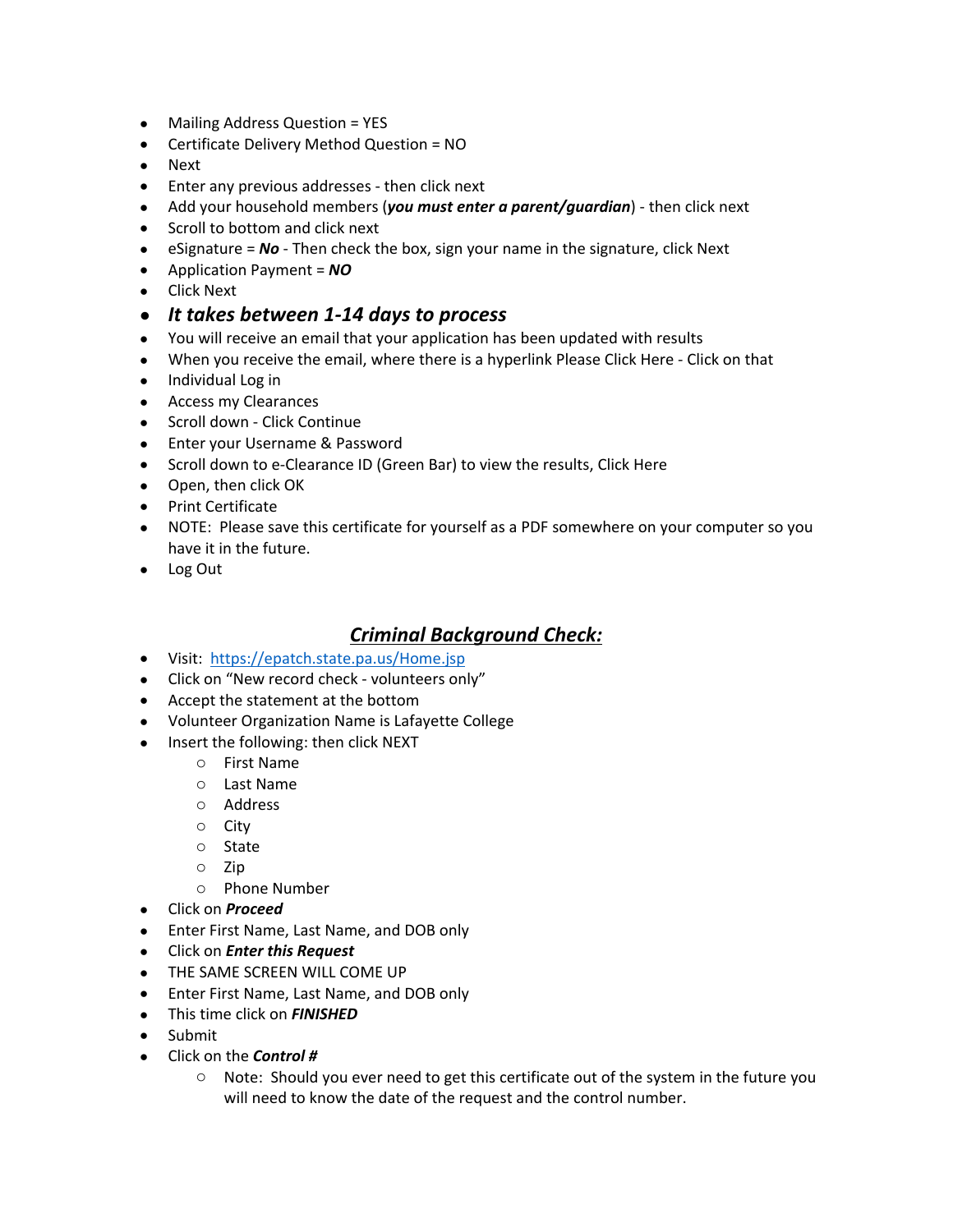- Click on *Certification Form*
- Click *OK*
- Now print your certificate
- NOTE: Please save this certificate for yourself as a PDF somewhere on your computer so you have it in the future.

### *Fingerprinting (Federal Criminal History Check):*

\***If you have lived in Pennsylvania for 10 years, you do NOT need to complete fingerprinting**! You will submit a *Disclosure Statement Application* (print from Landis Clearance page) upon drop off of your clearances at the Center for Community Engagement.

You must follow the below instructions to **pre-register** with IdentoGo *before* making an appointment to be finger printed: https://uenroll.identogo.com/

- Enter Service Code **1KG6ZJ** (DHS Volunteer) then click on GO
- Choose: **Schedule or Manage Appointment**
- Complete all the required information
	- $\circ$  IMPORTANT- enter your legal name exactly as it is on the identifying document (i.e. driver's license, passport) you will bring with you to be finger printed
- Complete the information in the **EMPLOYER** section as follows:
	- o Lafayette College 17 Cattell Street Easton, PA 18042
- Answer Citizenship Questions
- Answer Personal Questions; Answer NO to Authorization Code for Payment
- Answer Personal Info and Address
	- o Mailing address is your Campus PO Box
- **Documents**: Select the Identifying Document you will bring with you to your finger printing appointment
- **Location**: Type SP-Lafayette and click Search
	- o This location should pop up: IdentoGo Easton, 18042-7640 Click **Next**
		-
- Check "Walk-In"
	- o Click Submit
	- $\circ$  You MUST print this form out and bring it to your sign up genius appointment with Sarah Morgan, along with your government issued ID, who will scan your fingerprints.
	- $\circ$  Sign up genius links for fingerprinting appointments can be found on our webpage: https://landiscenter.lafayette.edu/clearances/

## *TB - Tuberculosis Screening:*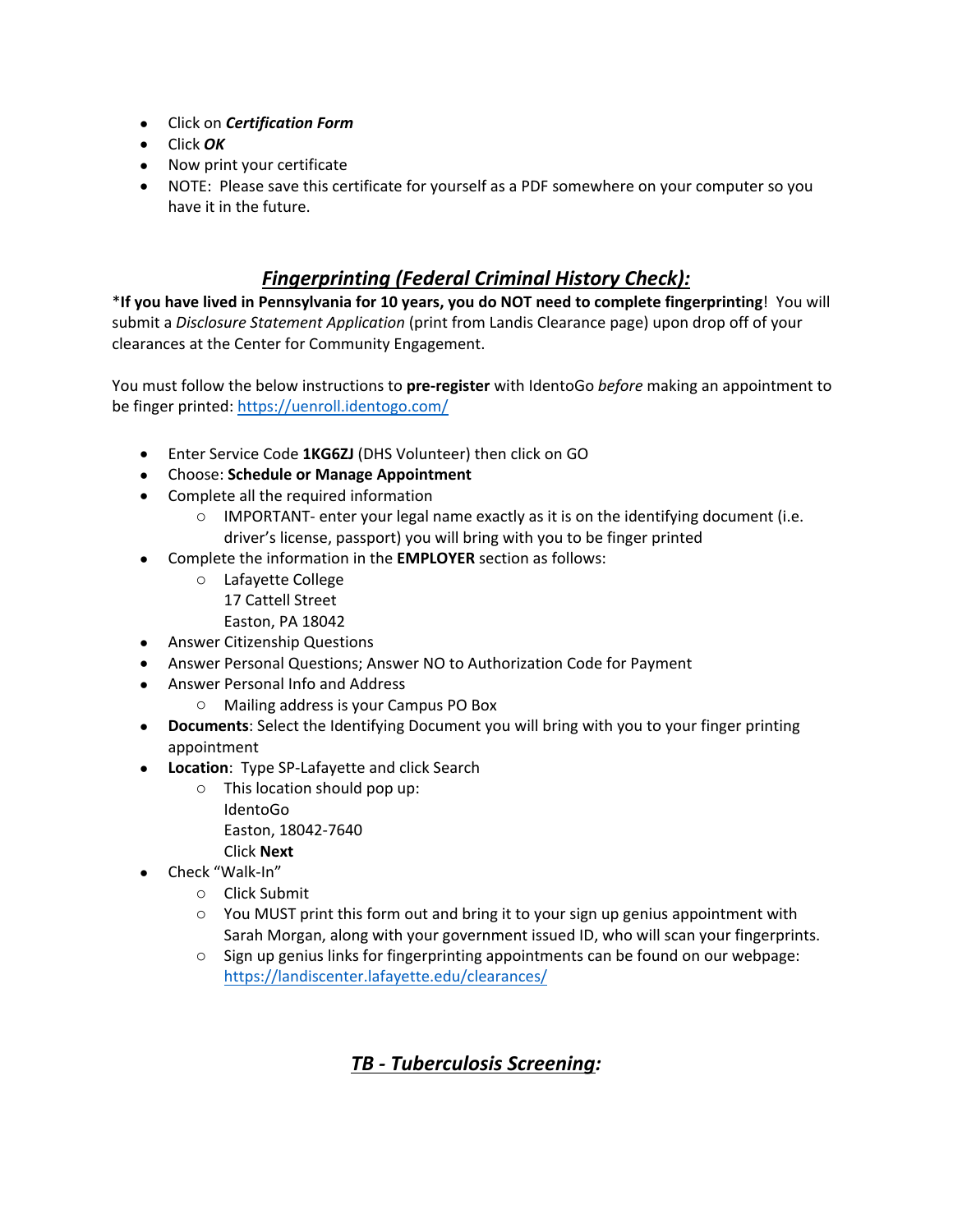The TB Screening form (found on the Landis Clearance page) is required on a **yearly basis** for all volunteers. Depending on the program for which you are volunteering, a TB skin test may be required annually.

- Students who have had a TB skin test done through a family physician may have that physician send a notice to Bailey Health that they are cleared and don't need to repeat the skin testing when they return to campus. If you have had your TB skin test done by your family physician within the last year:
	- o Have the physician send the TB skin test results to Bailey Health Center.
	- o Go to Bailey's to pick up the slip *Mon-Fri between 9am-5pm* indicating you've been cleared, and then submit it to the Landis Center for Community Engagement.
- Students who have NOT had a skin test done through a family physician should complete the TB Screening form and bring it to Bailey Health Center between the hours of 9am-5pm Monday through Friday.
	- o Bailey Health will review your form and determine whether a PPD skin test is required.
		- *If the PPD skin test is required*, you will need to make an appointment with them in the office or contact them at 610-330-5001 to schedule an appointment.
			- **Bailey Health charges \$20 for the PPD skin test. The cost of TB Skin Testing is only reimbursed by Lafayette for America Reads tutors.** Students volunteering through programs other than America Reads may submit to their health insurance carrier for TB skin testing reimbursement.
		- *If the PPD skin test is not required*, you need to obtain the clearance slip from Bailey Health and submit it to the Landis Center for Community Engagement

*Once you are cleared by Bailey Health Center based on the TB Screening form OR PPD skin test, you must obtain the clearance slip from Bailey's and submit it to the Landis Center for Community Engagement.*

## *Mandated Reporter Form:*

Print the Mandated Reporter form out, read, sign and complete all fields before submitting

 **https://landiscenter.lafayette.edu/wp-content/uploads/sites/69/2019/05/Mandated-Reporter-Statement-of-Understanding.docx**